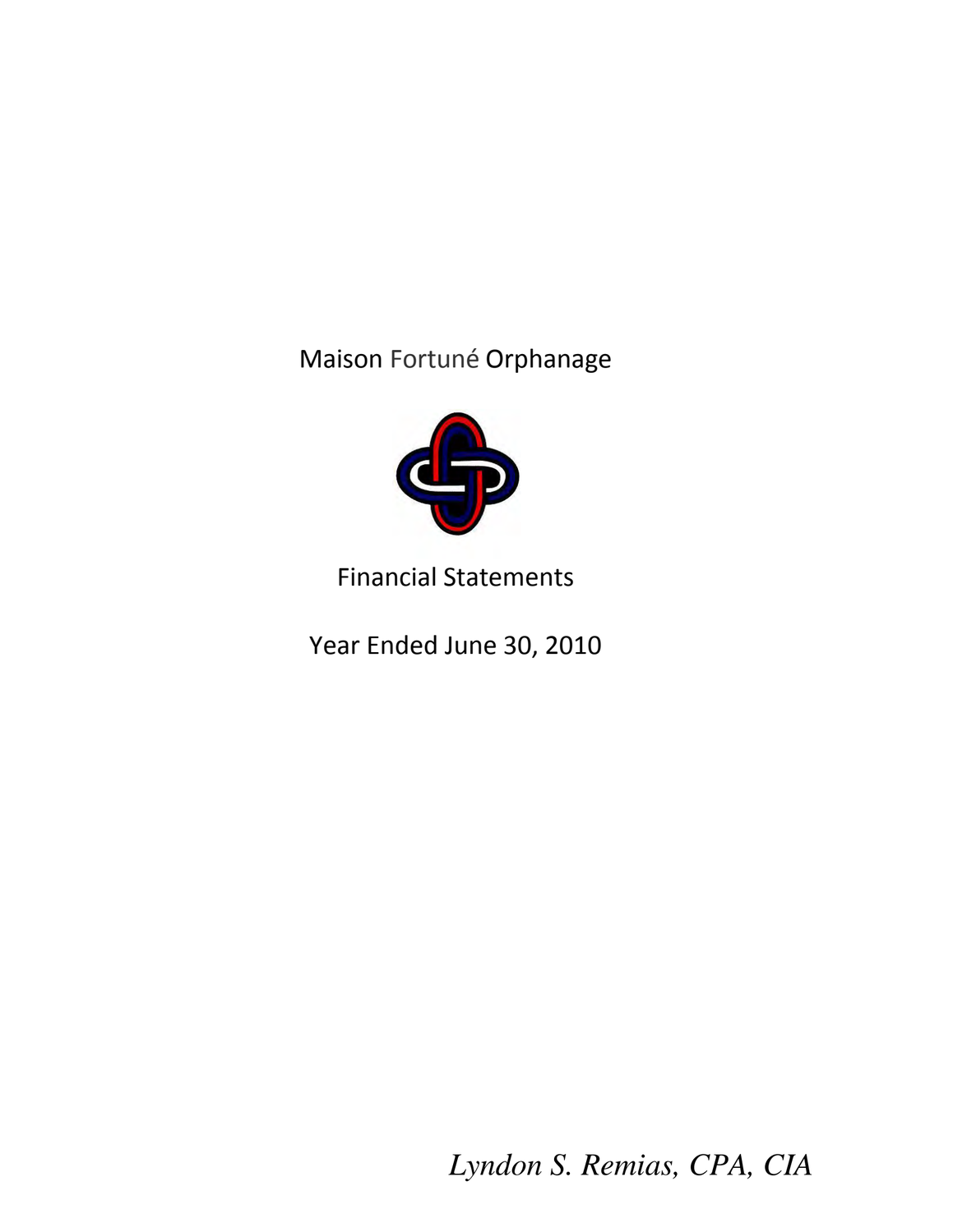# *Lyndon S. Remias, CPA, CIA*

Certified Public Accountant and Certified Internal Auditor

#### *REPORT OF INDEPENDENT AUDITOR*

To the Board of Directors Maison Fortune Orphanage Foundation

 I have audited the accompanying statement of financial position of **Maison Fortune Orphanage Foundation** as of June 30, 2010, and the related statements of activities and cash flows for the year then ended. These financial statements are the responsibility of the Foundation's management. My responsibility is to express an opinion on these financial statements based on my audit.

 I conducted my audit in accordance with auditing standards generally accepted in the United States of America. Those standards require that I plan and perform the audit to obtain reasonable assurance about whether the financial statements are free of material misstatement. An audit includes examining, on a test basis, evidence supporting the amounts and disclosures in the financial statements. An audit also includes assessing the accounting principles used and significant estimates made by management, as well as evaluating the overall financial statement presentation. I believe that the audit provides a reasonable basis for my opinion.

 In my opinion, the financial statements referred to above present fairly, in all material respects, the financial position of **Maison Fortune Orphanage Foundation** as of June 30, 2010, and the results of its operations and cash flows for the year then ended in conformity with accounting principles generally accepted in the United States of America.

Lyrdon S. Penices

Virginia Beach, VA October 18, 2010

3225 Nansemond Loop, Virginia Beach, VA 23456 Ph: (757)630-6102 Email:Lremias@yahoo.com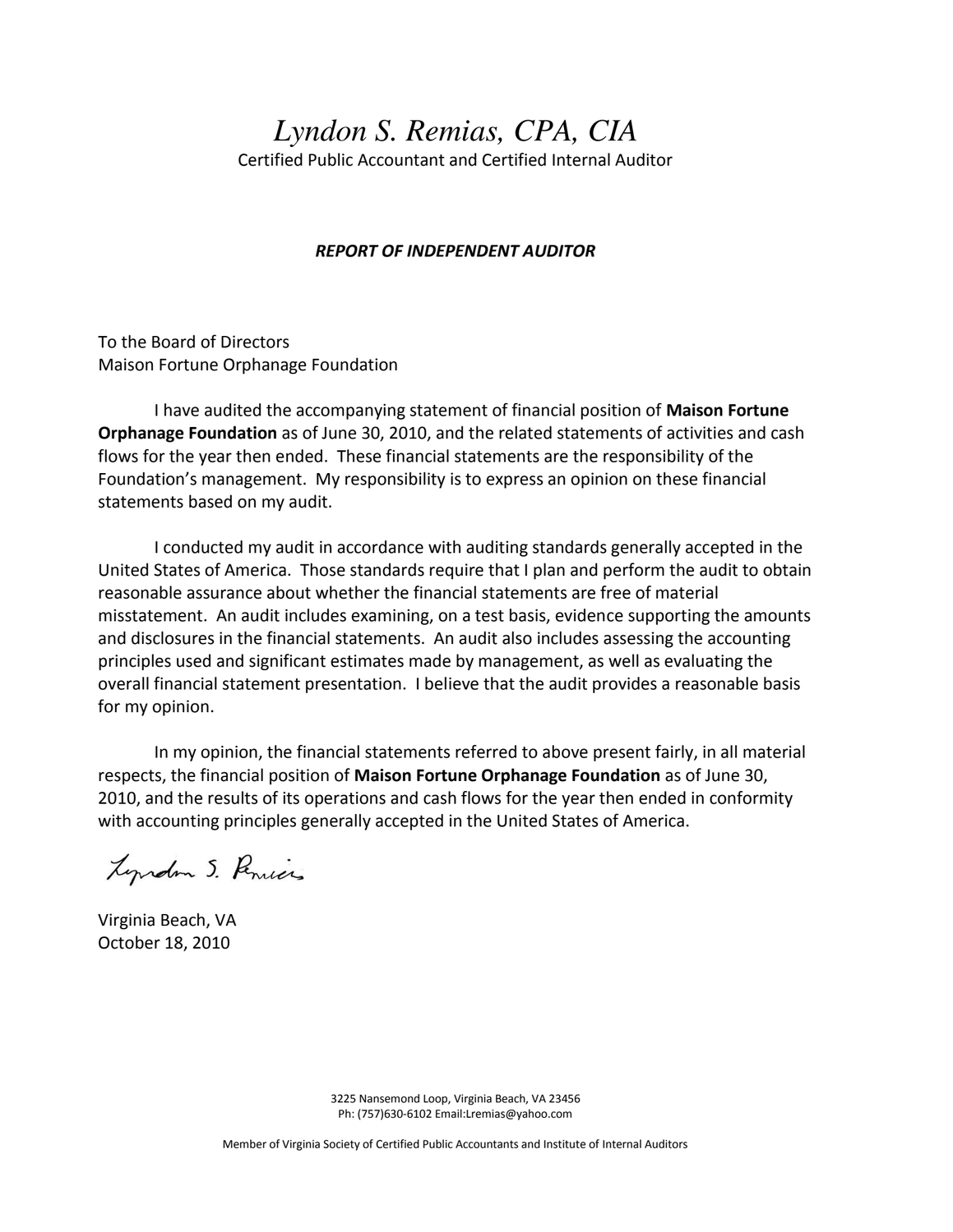# *MAISON FORTUNÉ ORPHANAGE FOUNDATION STATEMENT OF FINANCIAL POSITION*

**June 30, 2010**

| Cash<br>Investments<br>Investments receivable, net<br><b>Certificates of Deposit</b><br>Accounts receivable, net (Commonwealth Catholic Charities)<br>Pledges receivable, net<br>Other receivables - Endowment Fund Pledges |                                  |    | 179,456<br>147,493<br>20,000<br>133,616<br>23,268<br>435,725 |  |
|-----------------------------------------------------------------------------------------------------------------------------------------------------------------------------------------------------------------------------|----------------------------------|----|--------------------------------------------------------------|--|
|                                                                                                                                                                                                                             | <b>Total Assets</b>              | \$ | 939,558                                                      |  |
|                                                                                                                                                                                                                             | <b>LIABILITIES</b>               |    |                                                              |  |
| <b>Liabilities</b>                                                                                                                                                                                                          |                                  |    |                                                              |  |
|                                                                                                                                                                                                                             | Accounts payable                 | \$ | 100                                                          |  |
|                                                                                                                                                                                                                             | Accrued expenses                 |    | 0                                                            |  |
| Funds held as intermediary                                                                                                                                                                                                  |                                  |    | 0                                                            |  |
| Note payable (House Project)                                                                                                                                                                                                |                                  |    | 0                                                            |  |
|                                                                                                                                                                                                                             | <b>Total Liabilities</b>         |    | 100                                                          |  |
| <b>Net assets</b>                                                                                                                                                                                                           |                                  |    |                                                              |  |
|                                                                                                                                                                                                                             | Unrestricted                     |    | 240,456                                                      |  |
|                                                                                                                                                                                                                             | Temporarily restricted           |    | 699,001                                                      |  |
|                                                                                                                                                                                                                             | Total net assets                 |    | 939,457                                                      |  |
|                                                                                                                                                                                                                             | Total liabilities and net assets | \$ | 939,557                                                      |  |

\*Note: Difference between Total Assets and Total Liabilities and Net Assets is due to rounding.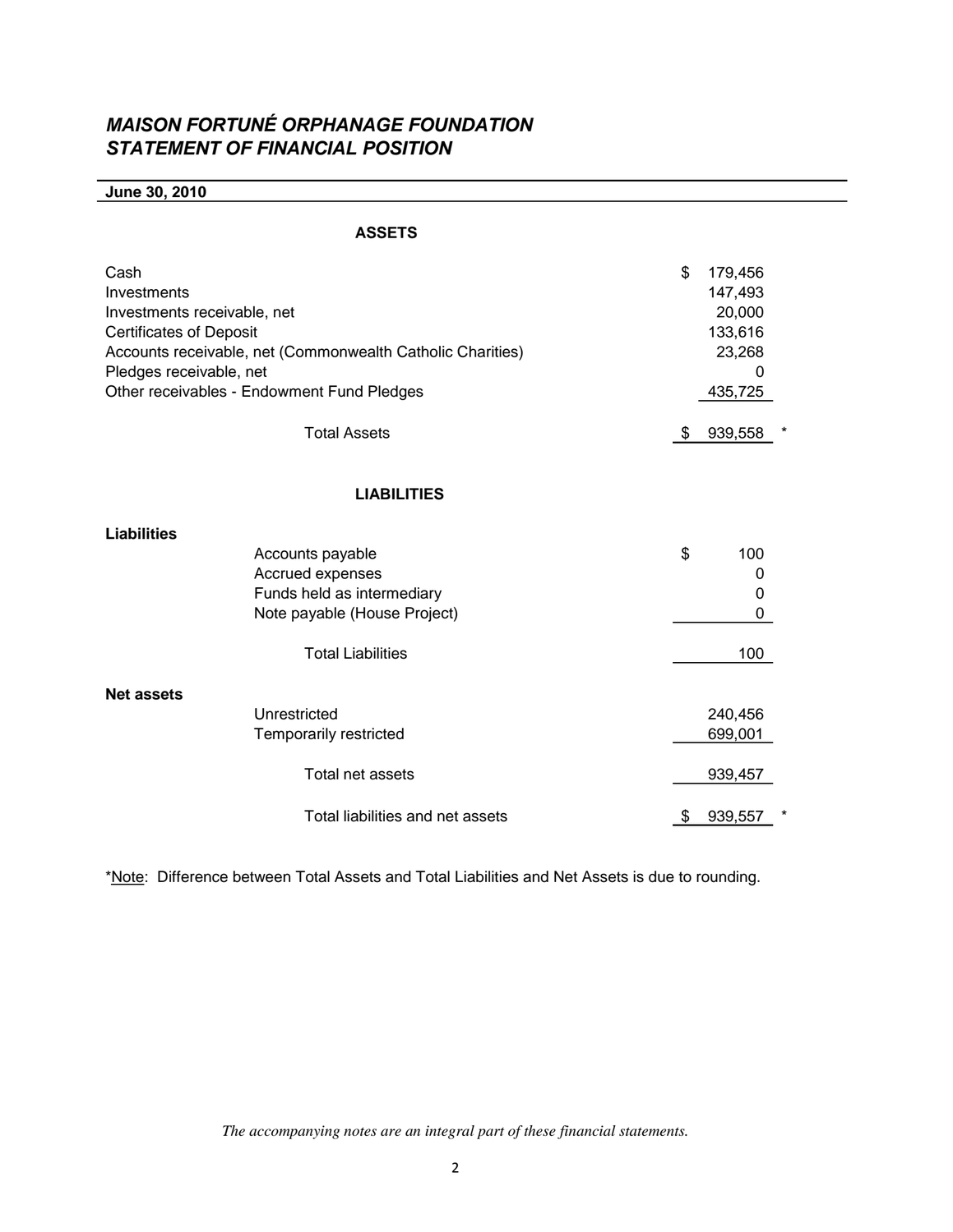# *MAISON FORTUNÉ ORPHANAGE FOUNDATION STATEMENT OF ACTIVITIES*

## **Fiscal Year Ended June 30, 2010**

|                                            | <b>Unrestricted</b> | <b>Temporarily</b><br><b>Restricted</b> | Total         |
|--------------------------------------------|---------------------|-----------------------------------------|---------------|
| <b>Revenue and support</b>                 |                     | 0                                       |               |
| Contributions                              | \$<br>412,875       | \$<br>109,513                           | \$<br>522,388 |
| Pledges, net                               | 0                   | 28,450                                  | 28,450        |
| Donated materials, facilities and services | $\boldsymbol{0}$    | 0                                       | 0             |
| Special events, net                        | 0                   | 0                                       | $\pmb{0}$     |
| Sale of commemorative prints, net          | 0                   | 0                                       | $\Omega$      |
| Investment income (loss)                   | 67                  | 13,858                                  | 13,925        |
| Net assets released from restrictions      | 0                   | 0                                       | $\Omega$      |
|                                            | 412,942             | 151,821                                 | 564,763       |
| <b>Expenses</b>                            |                     |                                         |               |
| Grants and awards                          |                     |                                         |               |
| Tuition, uniforms, and                     |                     |                                         |               |
| books                                      | 18,925              | 75                                      | 19,000        |
| Generator and parts                        | 2,028               | 8,325                                   | 10,353        |
| Well and pumps                             | 4,000               | 0                                       | 4,000         |
| Solar panels and                           |                     |                                         |               |
| batteries                                  | $\boldsymbol{0}$    | 6,100                                   | 6,100         |
| Furnishings                                | 7,500               | 0                                       | 7,500         |
| <b>Building renovations</b>                | 47,000              | 1,900                                   | 48,900        |
| <b>Bikes</b>                               | 6,467               | 0                                       | 6,467         |
| Donated materials, facilities and services | 0                   | 0                                       | 0             |
| Wellness expense                           | $\mathbf 0$         | 4,668                                   | 4,668         |
| Library expense                            | 0                   | 459                                     | 459           |
| Internet expense                           | 0                   | 1,500                                   | 1,500         |
| Other operational expenses                 | 143,859             | 0                                       | 143,859       |
| Other program expenses                     | 484                 | 0                                       | 484           |
| <b>Fundraising expenses</b>                | 2,963               | 0                                       | 2,963         |
|                                            | 233,225             | 23,027                                  | 256,252       |
| <b>Change in net assets</b>                | 179,717             | 128,794                                 | 308,511       |
| Net assets - beginning of year             | 60,739              | 570,207                                 | 630,946       |
| Net assets - end of year                   | \$<br>240,456       | \$<br>699,001                           | \$<br>939,457 |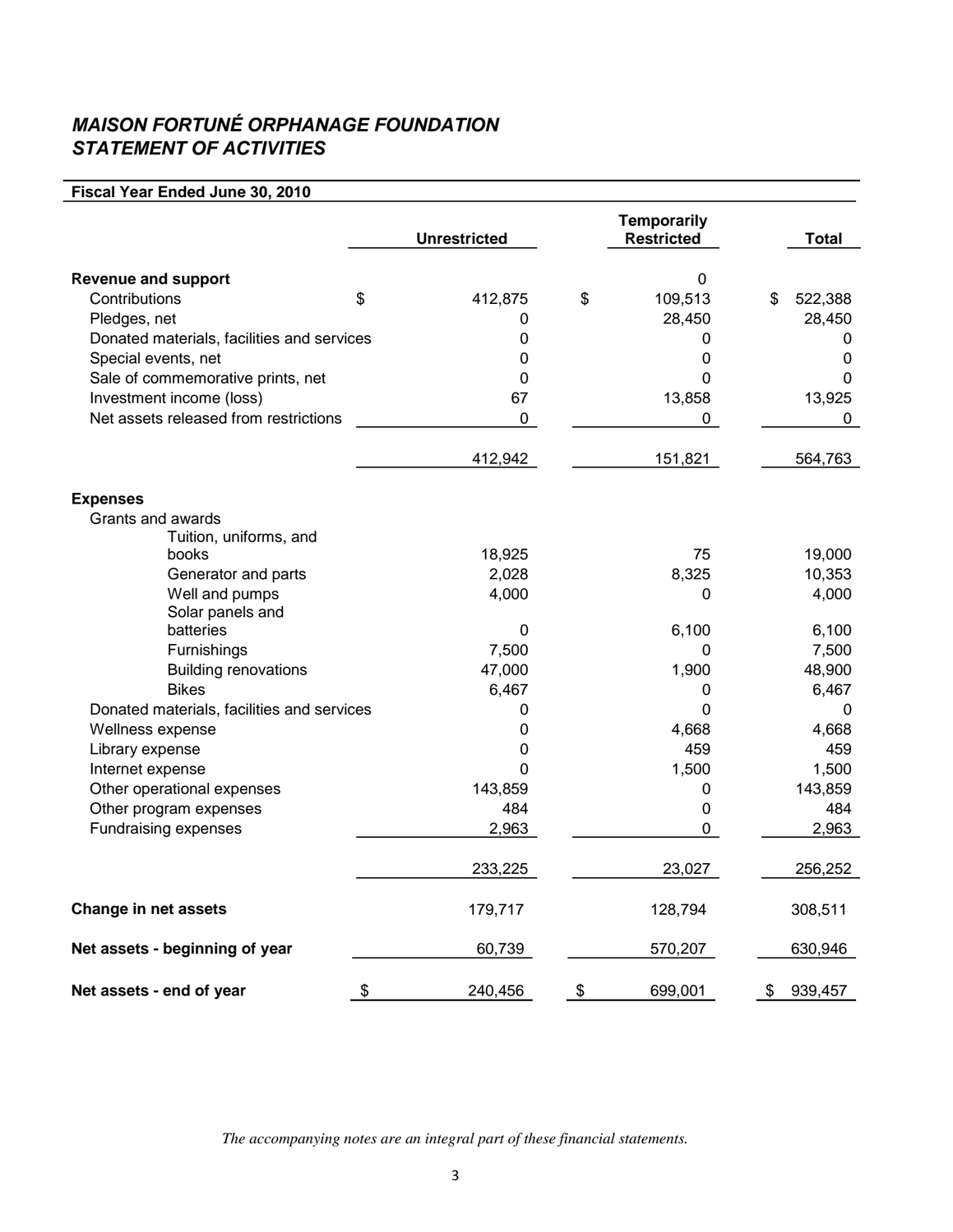## *MAISON FORTUNÉ ORPHANAGE FOUNDATION STATEMENT OF CASH FLOWS*

| Fiscal Year Ended June 30, 2010                                            |               |
|----------------------------------------------------------------------------|---------------|
|                                                                            |               |
| Cash flows from operating activities                                       |               |
| Cash from contributions                                                    | \$<br>428,652 |
| Cash from pledges                                                          | 72,598        |
| Cash from interest earned                                                  | 67            |
| Payments for operating and administrative expenses                         | (356, 252)    |
| Net cash from operating                                                    |               |
| activities                                                                 | 145,065       |
|                                                                            |               |
| <b>Cash flows from investing activities</b><br>Net increase in investments | 0             |
| Transfer to endowment investment account                                   | (44, 459)     |
| Transfer to endowment CD                                                   | (20,000)      |
| Increase in construction-in-progress                                       | 0             |
|                                                                            |               |
| Net cash from investing                                                    |               |
| activities                                                                 | (64, 459)     |
|                                                                            |               |
| <b>Cash flows from financing activities</b>                                |               |
| Proceeds from note payable                                                 | 0             |
| Net cash from financing                                                    |               |
| activities                                                                 | 0             |
| Net change in cash                                                         | 80,606        |
| Cash - beginning of year                                                   | 98,850        |
|                                                                            |               |
| Cash - end of year                                                         | \$<br>179,456 |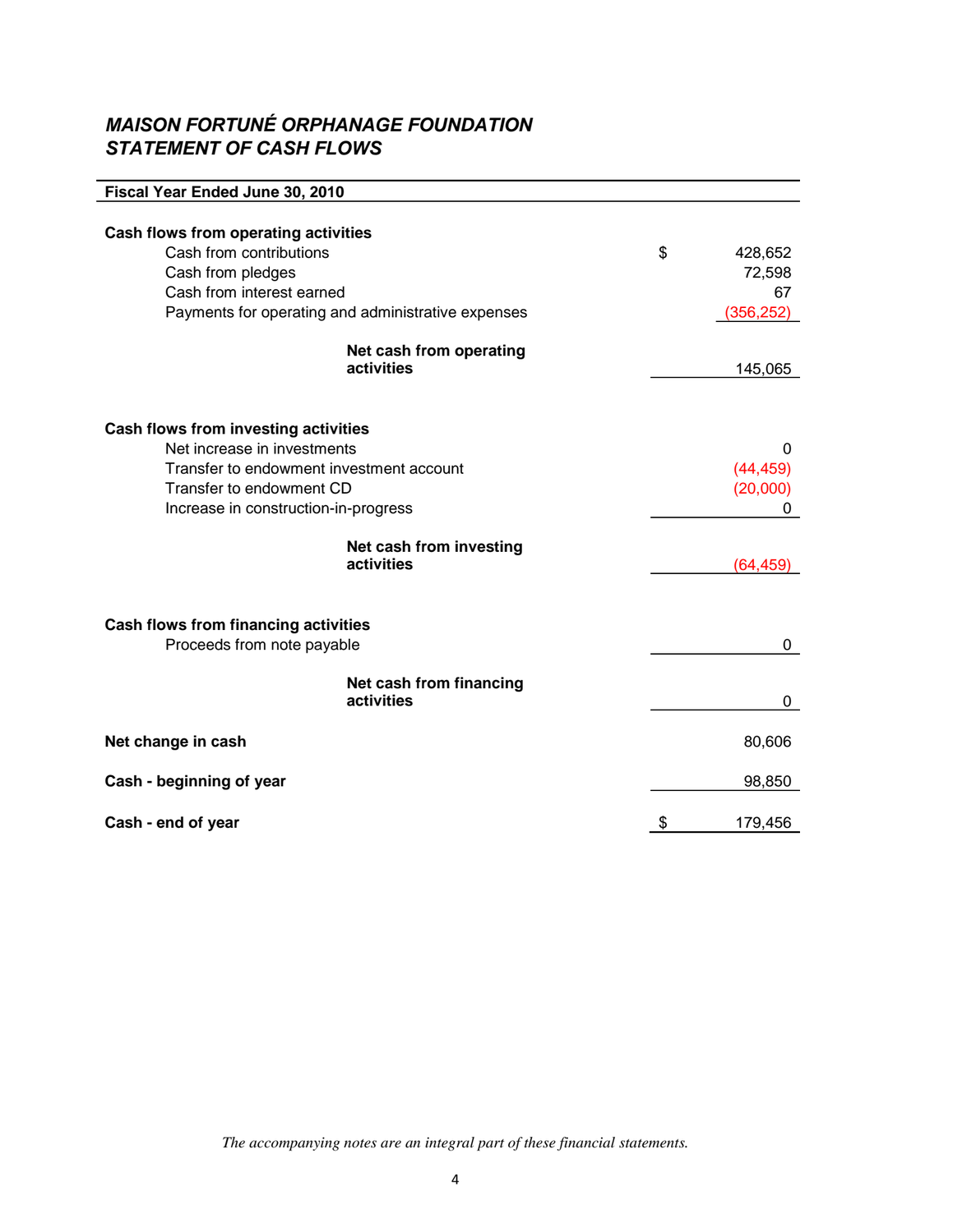# *MAISON FORTUNÉ ORPHANAGE FOUNDATION STATEMENT OF FUNCTIONAL EXPENSES*

| Fiscal Year Ended June 30, 2010 |  |  |
|---------------------------------|--|--|
|---------------------------------|--|--|

|                                     | <b>Total</b>    |                    |                   |              |
|-------------------------------------|-----------------|--------------------|-------------------|--------------|
|                                     | Program         |                    | <b>Management</b> |              |
|                                     | <b>Expenses</b> | <b>Fundraising</b> | and General       | <b>Total</b> |
| <b>Salaries</b>                     | 56,400          | 0                  | 0                 | 56,400       |
| Property rental                     | 15,600          | 0                  | 0                 | 15,600       |
| Generator and parts                 | 10,353          | 0                  | 0                 | 10,353       |
| <b>Tuitions</b>                     | 19,000          | 0                  | 0                 | 19,000       |
| Property taxes                      | 1,000           | 0                  | 0                 | 1,000        |
| <b>Examination and Spirituality</b> |                 |                    |                   |              |
| Program                             | 2,000           | 0                  | $\mathbf 0$       | 2,000        |
| Well and pumps                      | 4,000           | 0                  | 0                 | 4,000        |
| Solar panels and batteries          | 6,100           | 0                  | 0                 | 6,100        |
| <b>Building renovation</b>          | 48,900          | 0                  | 0                 | 48,900       |
| Furnishings                         | 7,500           | 0                  | 0                 | 7,500        |
| Container shipment                  | 225             | 0                  | 0                 | 225          |
| <b>Endowment Fund</b>               | 0               | 0                  | 0                 | 0            |
| <b>Bicycles</b>                     | 6,467           | 0                  | 0                 | 6,467        |
| Library                             | 459             | 0                  | 0                 | 459          |
| Wellness                            | 4,667           | 0                  | 0                 | 4,667        |
| <b>Supplies</b>                     | 0               | 0                  | 52                | 52           |
| Printing                            | 0               | 2,296              | 4,338             | 6,634        |
| Postage                             | 0               | 0                  | 509               | 509          |
| Travel                              | 0               | 667                | 733               | 1,400        |
| Internet                            | 1,500           | 0                  | 0                 | 1,500        |
| Wire fees                           | O               | O                  | 500               | 500          |
| Pay Pal fees                        | 0               | 0                  | 484               | 484          |
| P.O. Box fee                        | 0               | 0                  | 44                | 44           |
| Other Operating Expenses*           | 62,388          | 0                  | 70                | 62,458       |
|                                     | 246,559         | 2,963              | 6,730             | 256,252      |

\*Other operating expenses include items such as food, fuel, maintenance, medical, etc.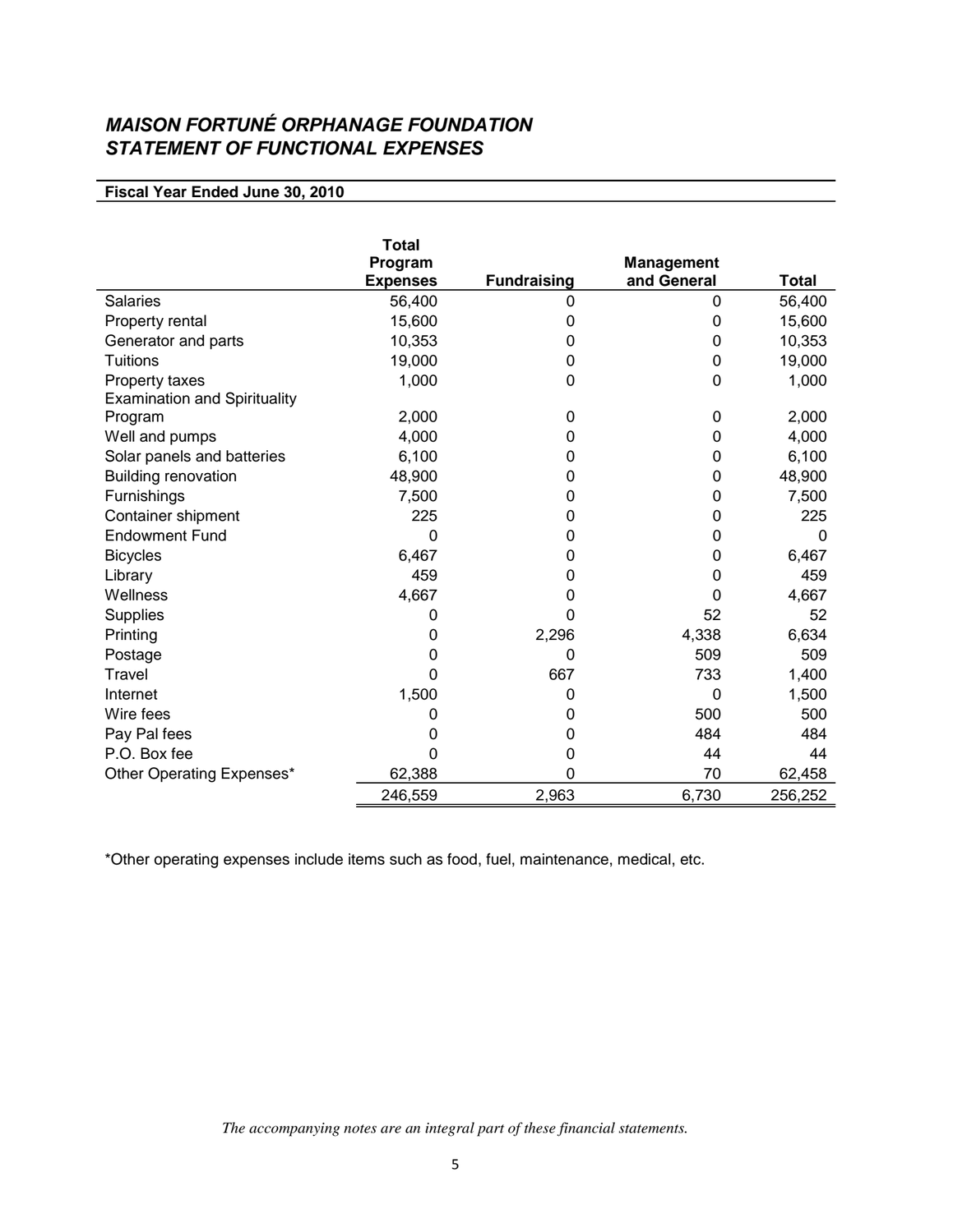## *MAISON FORTUNÉ ORPHANAGE FOUNDATION NOTES TO FINANCIAL STATEMENTS*

#### **June 30, 2010**

## **1. Nature of Activities**

Maison Fortune Orphanage is located near the city of Hinche in the central plateau region of Haiti. Founded in February of 2000 by a young Haitian man named Lefort Jean-Louis, Maison Fortuné Orphanage opened with just four boys in space leased from the Diocese of Hinche. Since then the number of children has continued to grow rapidly. Many of the children now at the orphanage are here because their parents have either passed away or are simply too sick or poor to care for them any longer. Many of the recent arrivals were orphaned by the January 12, 2010 earthquake which devastated Port-au-Prince.

In December 2002 Jean-Louis was able to complete the purchase of approximately 2½ acres of land that is now the home of Maison Fortuné Orphanage. This move has allowed the orphanage to offer the growing number of orphaned and less fortunate children a safe alternative to living in the streets.

Today Maison Fortuné Orphanage provides over 200 resident children with food, shelter, clothing, and an education, all in a loving Christian environment. In addition to caring for the children living at the orphanage, Maison Fortuné has expanded it's services to provide an education and meal each day to more than 150 additional children that attend the free day school on campus.

While much has been accomplished, there is still much more to be done. From continuing to provide the very basic needs of food, shelter, clothing, and clean drinking water, to providing an education, and basic healthcare. The children's needs are many, and the number of children at the orphanage continues to grow.

## **2. Summary of Significant Accounting Policies**

## **Financial Statement Presentation**

The financial statements of the Foundation have been prepared on the accrual basis of accounting and accordingly reflect all significant receivables, payables and other liabilities. The statements are presented in accordance with the provisions of Statement of Financial Accounting Standards (SFAS) No. 117, Financial Statements of Not-for-Profit Organizations. Under SFAS No. 117, the Foundation is required to report information regarding its financial position and activities according to three classes of net assets: unrestricted net assets; temporarily restricted net assets; and permanently restricted net assets. A description of the three net asset categories follows: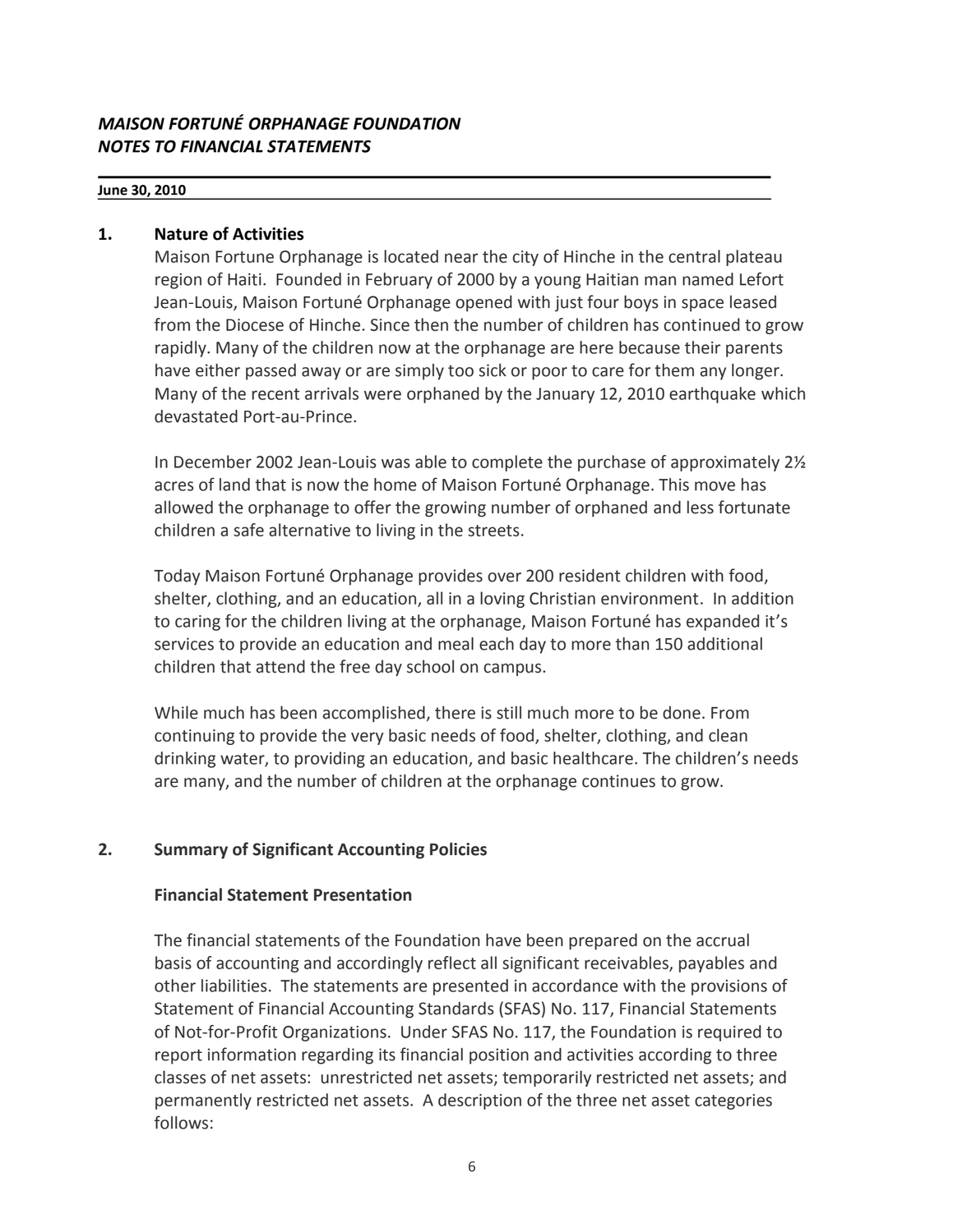## *MAISON FORTUNÉ ORPHANAGE FOUNDATION NOTES TO FINANCIAL STATEMENTS*

#### **June 30, 2010**

#### *Unrestricted*

Net assets that are not subject to donor-imposed restrictions. Unrestricted net assets may be designated for specific purposes by action of the Board of Directors.

## *Temporarily Restricted*

Net assets whose use by the Foundation is subject to donor-imposed restrictions that can be fulfilled by action of the Foundation pursuant to those restrictions or that expire by the passage of time, such as pledges receivable.

## *Permanently Restricted*

Net assets subject to donor-imposed restrictions that may be maintained permanently by the recipient organization. At June 30, 2010, the Foundation did not have any permanently restricted net assets.

## **Receivables**

Accounts Receivable, Net (Commonwealth Catholic Charities) consists of donated funds collected during the year by Commonwealth Catholic Charities intended for the Foundation. Other Receivables – Endowment Fund Pledges represents donors' pledged amounts intended for the Foundation's Endowment Fund that haven't been collected yet. Donors pledged assets such as cash, life insurance proceeds, and will bequests. Investments Receivable, Net consists of funds the Foundation had transferred to Commonwealth Catholic Charities for the purpose of depositing into the Foundation's Endowment Fund investment account. These funds hadn't been deposited by fiscal year end.

## **Investments**

The Investments account consists of donor-restricted funds that were deposited into the Foundation's Endowment Fund and the related market gains/losses. The Foundation's Endowment Fund assets are deposited into a joint account centrally managed by the Catholic Diocese of Richmond, which includes investment funds from other organizations in the Diocese. The centrally managed account allows the Foundation to assume less investment risk and take advantage of lower administrative fees for the account.